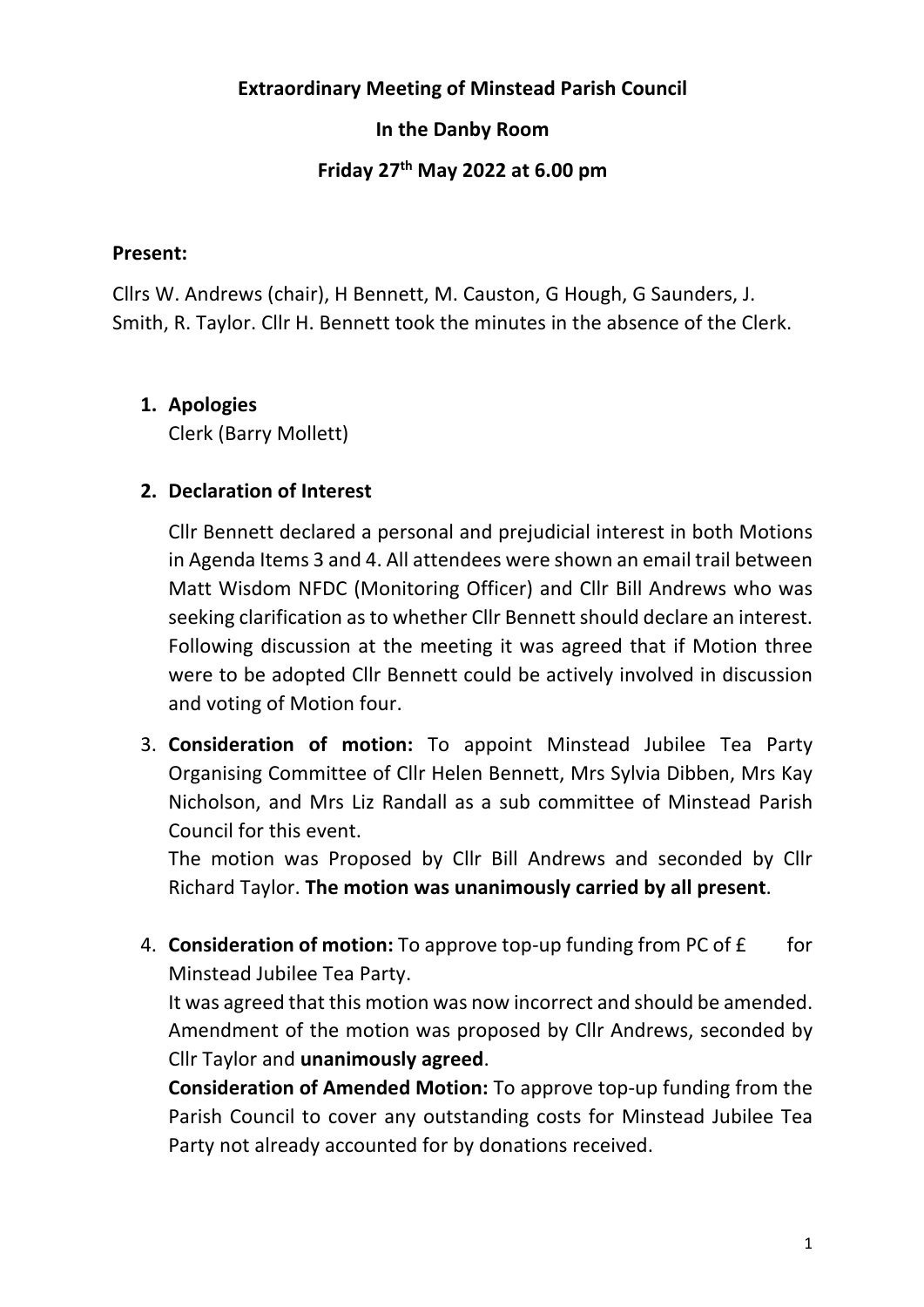Those present were advised of the donations received to date and an expenditure spreadsheet showing expenditure made to date was shared with those present. They were also advised of the numbers who are likely to attend.

The motion was proposed by Cllr Bill Andrews seconded by Cllr Richard Taylor. **The motion was unanimously carried by all present**.

### **Matters arising from this discussion:**

## **Current Rates for Minstead Village Hall**

Cllr Hough expressed concern about the cost of the hall for an event such as this and there was consensus of agreement from other Councillors.

*Cllr Andrews at this juncture declared a personal and prejudicial interest as he is Chairman of Minstead Village Hall. He remained in the meeting to answer this point.*

Cllr Andrews explained that the additional discretionary discounts on Local Hiring fees had to be removed in 2019, that fees were last reviewed in April 2022 when they were increased by the then rate of inflation, and that the rates will be reviewed again in April next year. At that time consideration will again be given to a discount in Local rates but will be dependent upon the Hall's financial position.

# **Outstanding Tasks for the Jubilee Tea Party**

A discussion was held about what else needs to be done with regard to prepare for the Tea Party. It was agreed that a risk assessment should be done for the event. Cllr Bennett agreed to do this. Cllr Andrews agreed to send Cllr Bennett a copy of Minstead Hall's risk assessment to use as a template, but he did advise that it was a risk assessment for the building not an event.

#### **5. Any Other Business**

# **Unwarranted advertising of the Jubilee Tea party on the New Forest Benefice website.**

Cllr Bennett reported that it appears that the event has been put on the Benefice Notice board without any guidance that it was a ticketed event and that applications for tickets had closed. This was raising concerns amongst the subcommittee that people turn up with out registering. Cllr Bennett to consider using wrist bands. Cllr Bennett reported that